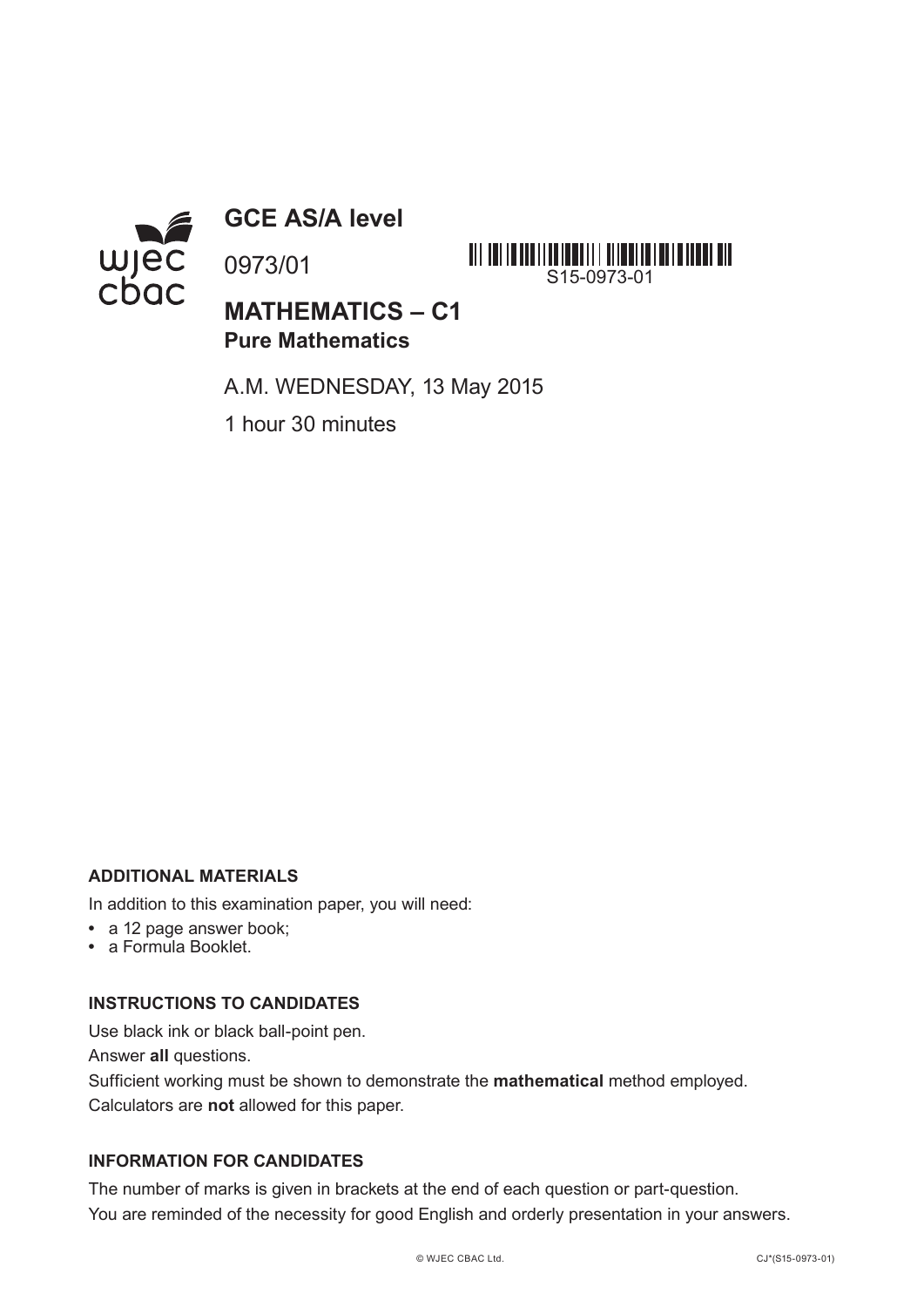- **1.** The points *A*, *B*, *C* have coordinates (–7, 3), (2, 0), (–3, 5), respectively. The line *L* passes through *C* and is perpendicular to *AB*.
	- *(a)* (i) Find the gradient of *AB*.
		- (ii) Show that the equation of *AB* is

$$
x+3y-2=0.
$$

- (iii) Find the equation of *L*.
- *(b)* The line *L* intersects *AB* at the point *D*. Show that the coordinates of *D* are (–4, 2). [2]
- *(c)* Show that *L* is not the perpendicular bisector of *AB*. [2]
- (d) Find the value of tan  $\angle ABC$ . Give your answer in its simplest form.  $[5]$
- **2.** Simplify

(a) 
$$
\frac{4\sqrt{2} - \sqrt{11}}{3\sqrt{2} + \sqrt{11}}
$$
, [4]

(b) 
$$
\frac{7}{2\sqrt{14}} + \left(\frac{\sqrt{14}}{2}\right)^3
$$
. [3]

- **3.** The curve *C* has equation  $y = x^3 x^2 13x + 18$ .
	- *(a)* The point *P*, whose *x*-coordinate is 2, lies on *C*. Find the equation of the **normal** to *C* at *P*. [6]
	- *(b)* The point *Q*, whose *x*-coordinate is *a*, lies on *C* and is such that the **tangent** to *C* at *Q* is parallel to the line with equation  $y = -8x + 7$ . Find the possible values of *a*. [3]
- **4.** *(a)* Express  $4x^2 24x 189$  in the form  $a(x + b)^2 + c$ , where the values of the constants *a*, *b* and *c* are to be found. [3] and  $c$  are to be found.
	- *(b)* **Using your answer to part** *(a)*, solve the equation

$$
4x^2 - 24x - 189 = 0.
$$
 [3]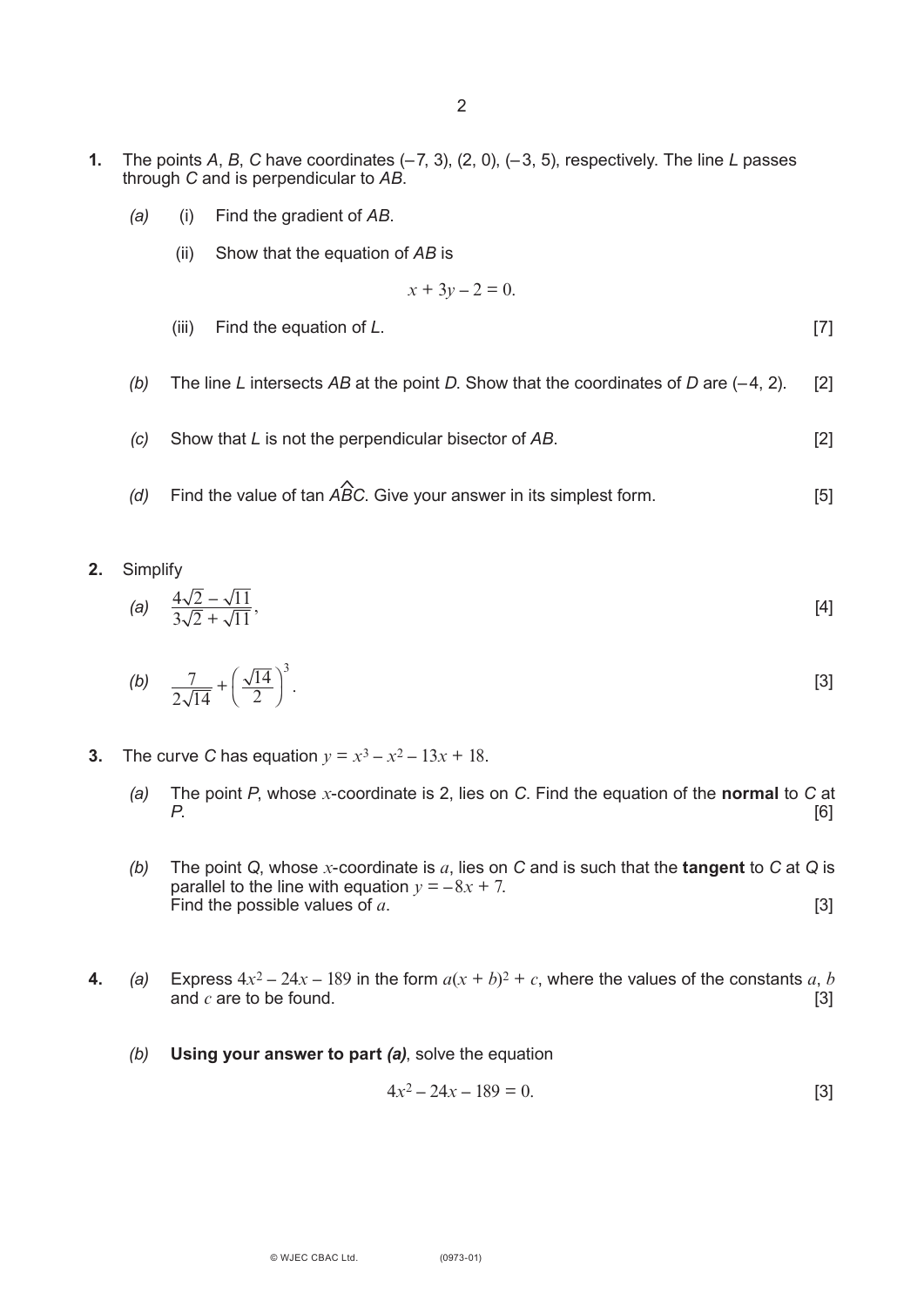**5.** *(a)* Find the range of values of *k* for which the quadratic equation

$$
kx^2 + (2k - 5)x + (k - 6) = 0
$$

#### has **no real roots**. [4]

*(b)* Without carrying out any further calculation, write down the value of *k* for which the quadratic equation

$$
kx^2 + (2k - 5)x + (k - 6) = 0
$$

### has **two equal roots**. [1]

**6.** *(a)* Using the binomial theorem, write down and simplify the first four terms in the expansion of  $\left(1-\frac{x}{2}\right)$  in ascending powers of *x*. [4]  $\left(1-\frac{x}{2}\right)^8$ 

*(b)* The first two terms in the expansion of  $(2 + ax)^n$  in ascending powers of x are 32 and  $-240x$  respectively. Find the value of *n* and the value of *a*. [4]

7. (a) Given that 
$$
y = 9x^2 - 8x - 3
$$
, find  $\frac{dy}{dx}$  from first principles. [5]

(b) Differentiate 
$$
\frac{3}{x^6} - 4x^{\frac{5}{3}}
$$
 with respect to x. [2]

- **8.** *(a)* Given that  $x 3$  is a factor of  $px^3 13x^2 19x + 12$ , write down an equation satisfied by *p*. [2] Hence show that  $p = 6$ .
	- *(b)* Solve the equation  $6x^3 13x^2 19x + 12 = 0$ . [4]

# **Turn oveR**